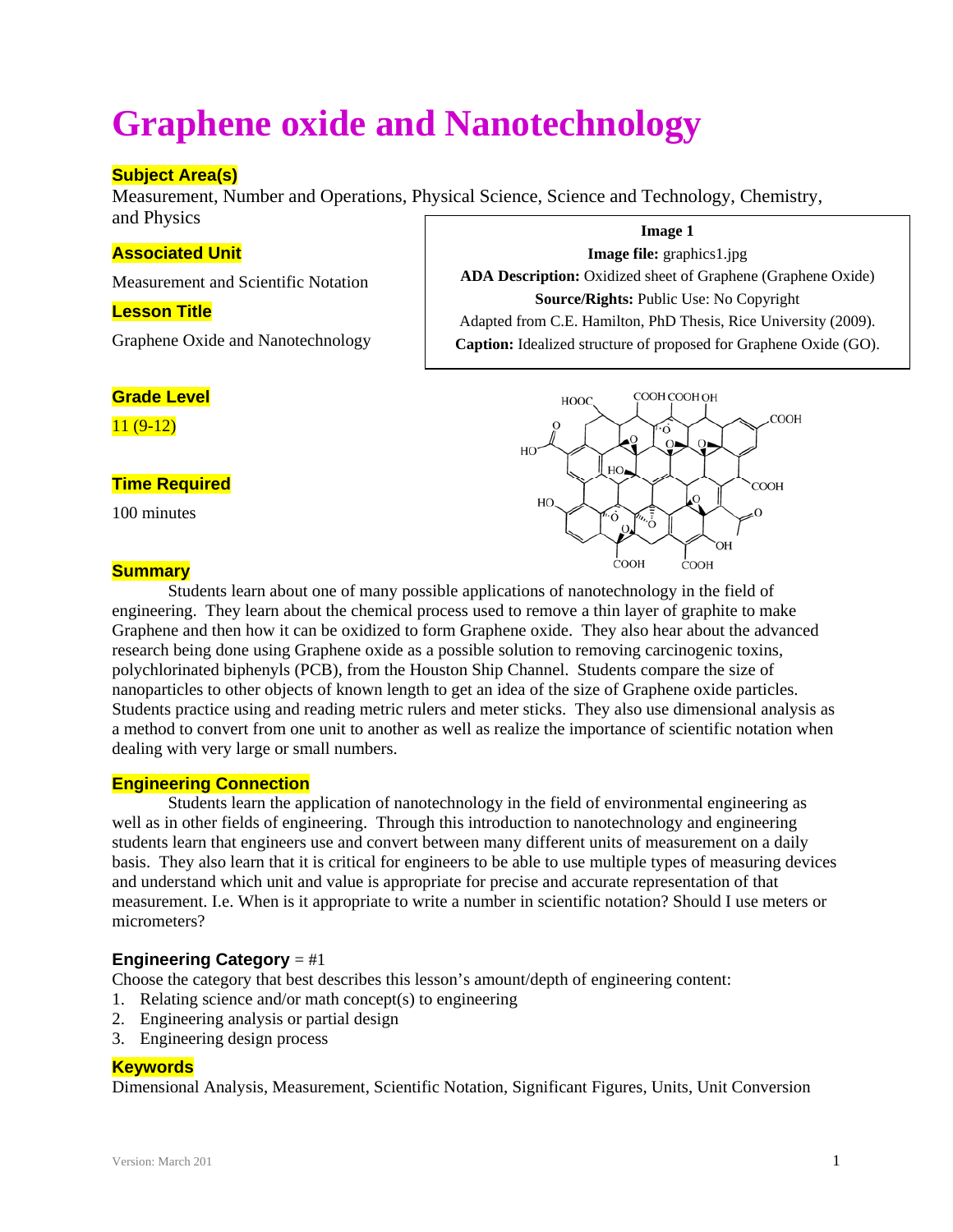#### **Educational Standards**

#### *National and State*

#### *Texas Science(Chemistry): 2010-2011, grades 10-12: 3E*

3) Scientific processes. The student uses critical thinking, scientific reasoning, and problem solving to make informed decisions within and outside the classroom. The student is expected to:

(E) describe the connection between chemistry and future careers; and

#### *Texas Science(Environmental Science): 2010-2011, grades 11-12: 3D-E, 5B, 9A-C*

(3) Scientific processes. The student uses critical thinking, scientific reasoning, and problem solving to make informed decisions within and outside the classroom. The student is expected to:

(D) evaluate the impact of research on scientific thought, society, and the environment;

(E) describe the connection between environmental science and future careers

5) Science concepts. The student knows the interrelationships among the resources within the local environmental system. The student is expected to:

B) identify source, use, quality, management, and conservation of water;

(9) Science concepts. The student knows the impact of human activities on the environment. The student is expected to:

(A) identify causes of air, soil, and water pollution, including point and nonpoint sources;

(B) investigate the types of air, soil, and water pollution such as chlorofluorocarbons, carbon dioxide, pH, pesticide runoff, thermal variations, metallic ions, heavy metals, and nuclear waste;

(C) examine the concentrations of air, soil, and water pollutants using appropriate units;

#### *Texas Science(Physics): 2010-2011, grades 9-12: 2H, 3E, 8A-B*

2) Scientific processes. The student uses a systematic approach to answer scientific laboratory and field investigative questions. The student is expected to:

(H) make measurements with accuracy and precision and record data using scientific notation and International System (SI) units;

3) Scientific processes. The student uses critical thinking, scientific reasoning, and problem solving to make informed decisions within and outside the classroom. The student is expected to:

(E) research and describe the connections between physics and future careers

8) Science concepts. The student knows simple examples of atomic, nuclear, and quantum phenomena. The student is expected to:

(A) describe the photoelectric effect and the dual nature of light;

(B) compare and explain the emission spectra produced by various atoms;

#### *Texas Science(Principles of Technology): 2010-2011, grades 10-12: 2H, 4D-F*

(2) The student uses a systematic approach to answer scientific laboratory and field investigative questions. The student is expected to:

(H) make measurements with accuracy and precision and record data using scientific notation and International System (SI) units;

4) The student uses the scientific process to investigate physical concepts. The student is expected to: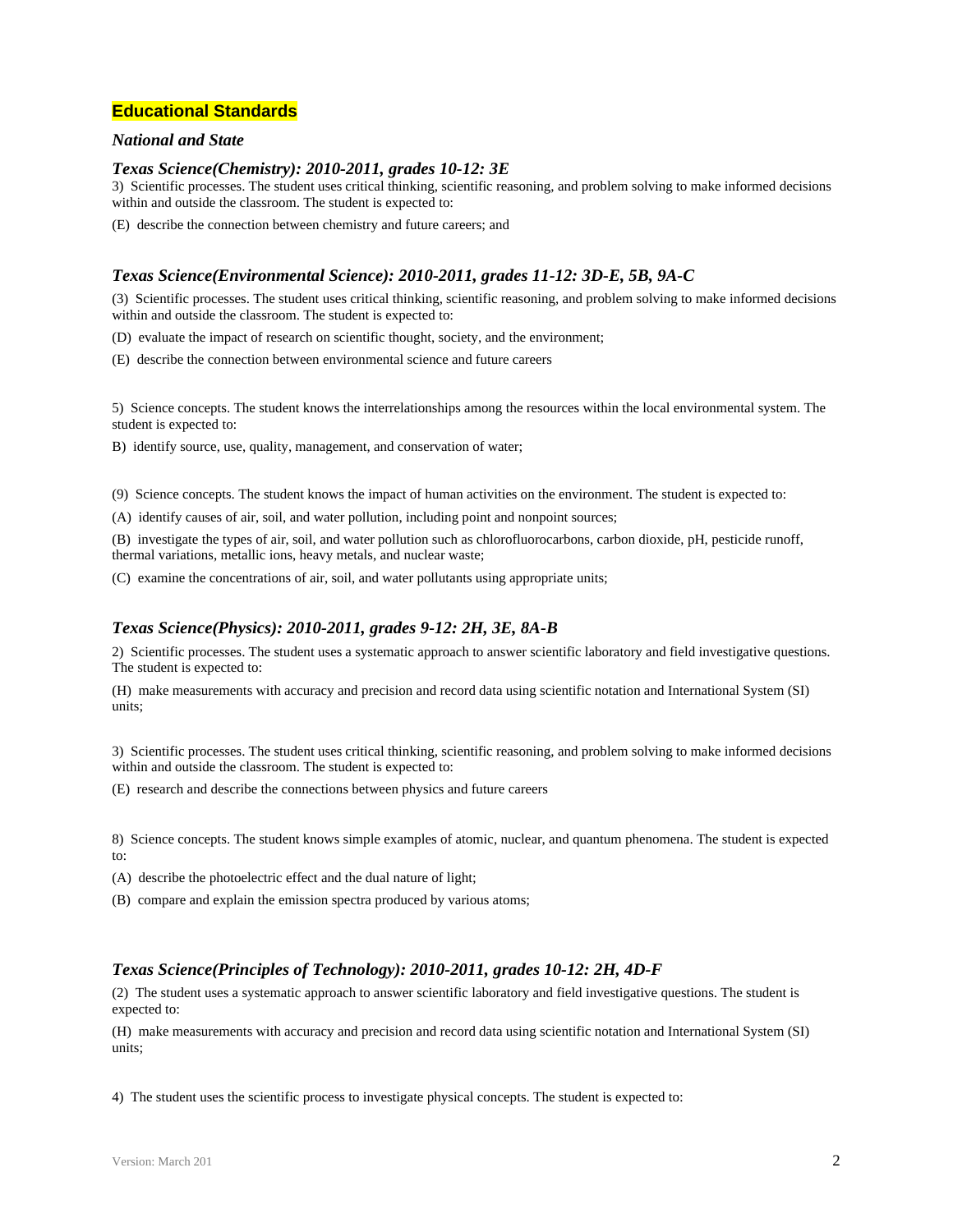- (D) demonstrate the appropriate use and care of laboratory equipment;
- (E) demonstrate accurate measurement techniques using precision instruments;
- (F) record data using scientific notation and International System (SI) of units;

#### *ITEEA Educational Standard(s): Grades 9-12*

Standard 3. Students will develop an understanding of the relationships among technologies and the connections between technology and other fields of study.

J. Technological progress promotes the advancement of science and mathematics.

Standard 5. Students will develop an understanding of the effects of technology on the environment.

J. The alignment of technological processes with natural processes maximizes performance and reduces negative impacts on the environment.

K. Humans devise technologies to reduce the negative consequences of other technologies.

Standard 17. Students will develop an understanding of and be able to select and use information and communication technologies.

Q. Technological knowledge and processes are communicated using symbols, measurement, conventions, icons, graphic images, and languages that incorporate a variety of visual, auditory, and tactile stimuli.

## **Pre-Requisite Knowledge**

Collect data and make measurements with accuracy and precision.

Express and manipulate chemical quantities using scientific conventions and mathematical procedures, including dimensional analysis, scientific notation, and significant figures.

#### **Learning Objectives**

After this lesson, students should be able to:

- Use scientific notation in writing very large or small numbers.
- Convert units of measurement and use scientific notation to write their answers when appropriate.
- Apply basic math skills for precision and accuracy when taking measurements and making conversions.

#### **Introduction / Motivation**

(Nanotechnology PowerPoint [See *Associated Activities*] set up on the projector when students enter the room.)

#### **Teacher:**

*Have you heard of Nanotechnology?* 

## **Expected Student Response:**

*No, what's nanotechnology? Various goofy responses.* 

#### **Teacher:**

*How many of you have heard of an iPod Nano?*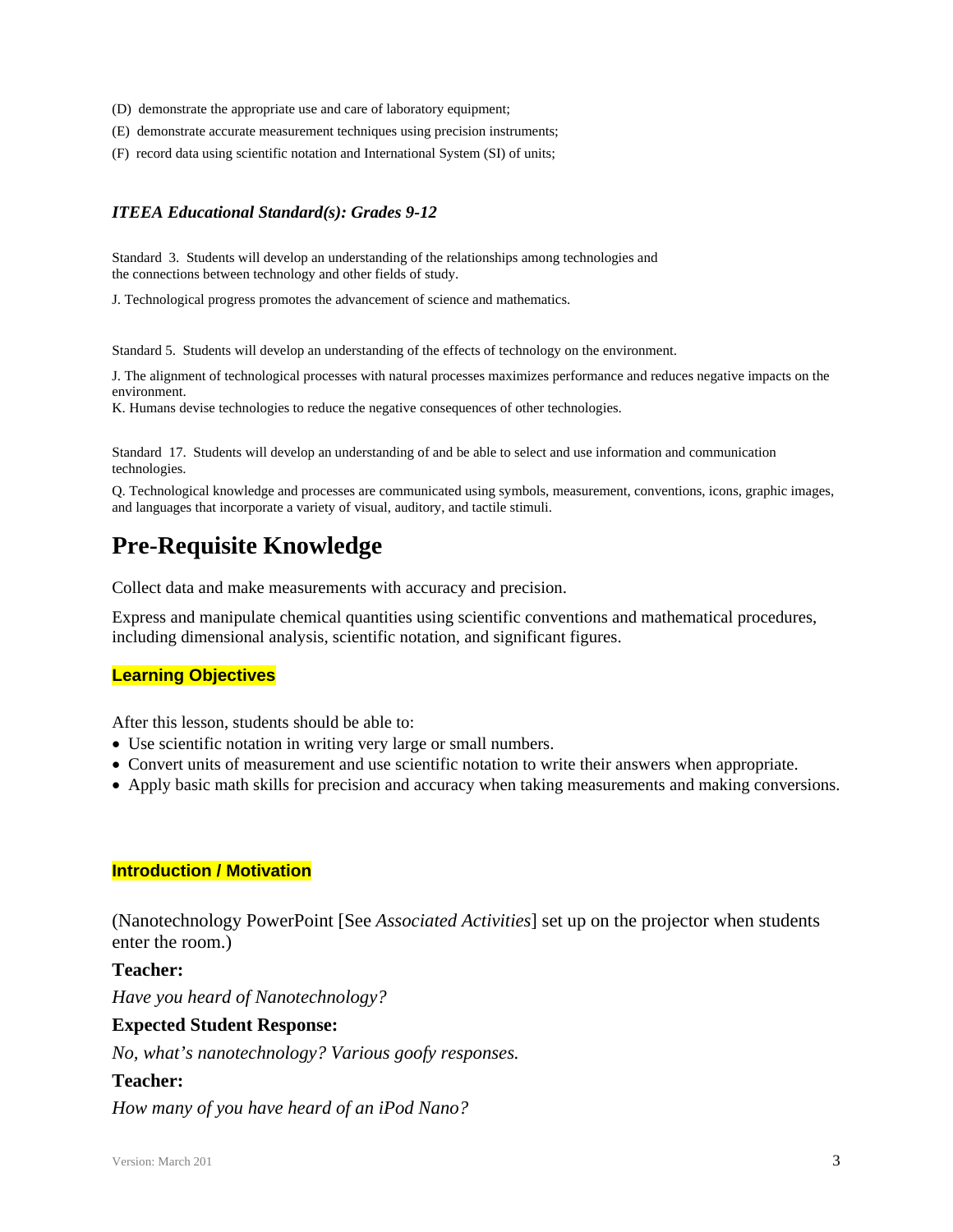## **Expected Student Response:**

*Most all students will say they have heard of an iPod Nano. Some students may actually get their iPod out to show it off.* 

## **Teacher:**

*What is the difference between the iPod Nano and almost all the other iPod models?* 

## **Expected Student Response:**

*It cannot perform as many functions, other comparisons, etc. It is smaller than most of the other iPods* – *This should be the response the teacher is waiting to hear.* 

## **Teacher:**

*Assuming the name is describing the product; what do you think nanotechnology is?* 

## **Expected Student Response:**

*Technology used to make something smaller, or some answer incorporating this idea.*  **(5 min)**- Dialogue between student and teacher should be quick; this is to get the kids thinking.

Teachers will then go through the PowerPoint and introduce students to the idea of nanotechnology and how engineers use it in various different fields. The PowerPoint highlights one specific Environmental Engineering group which has been focusing on using Graphene Oxide to sequester specific contaminants (Polychlorinated Biphenyls) from the Houston Ship Channel and Galveston Bay.

The PowerPoint will focus on how Graphene Oxide, a nano-particle, is produced and why it is considered a nano-particle. It will introduce units and scientific notations used to measure and record particles of this size as well as specify the meaning of the prefix nano- in the context of measurement.

**(30 min)**- Students will take guided notes over PowerPoint [See *Associated Activities*].

Show students the Power of Ten Animation [See *Additional Multimedia Support*]. **(10 min)**- Spend approximately 10 minutes browsing the animation.

Exit Ticket-Students will be given the following prompt:

*Why is it important for engineers to be accurate in measurement? When is it appropriate to write a number in scientific notation? What happens to the decimal every time a number is magnified by ten?* 

Students will be asked to respond to the questions above in at least three sentences in the space provided on their guided notes.

**(5 min)-** This will be used as an informal assessment [See *Assessment*].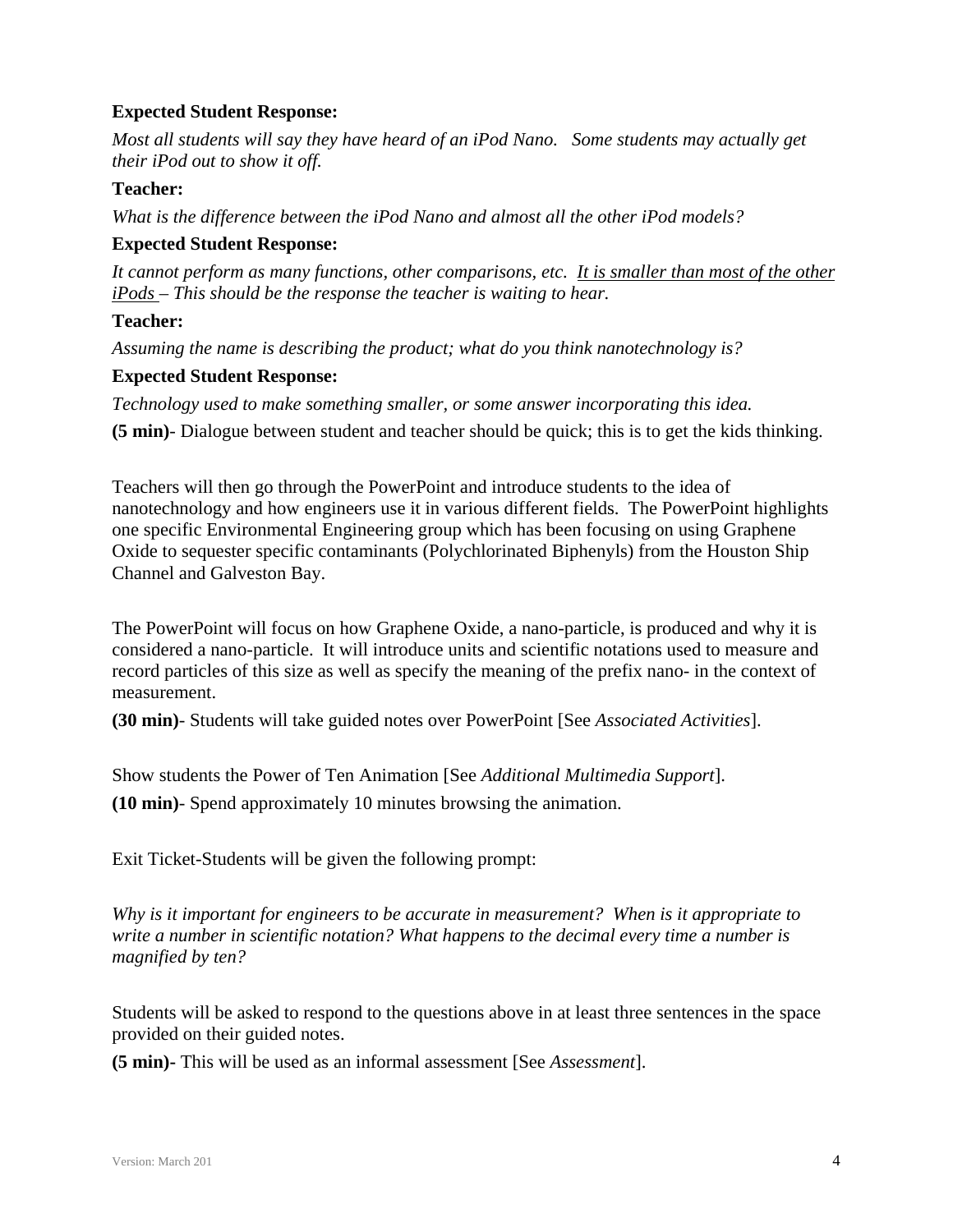## *Lesson is structured around 50 min. periods (End of Day 1).*

## *Introduction- Day 2*

The students will participate in the Graphene Oxide Activity [See *Associated Activities*].

The Graphene Oxide Activity allows students to compare the size of objects they can see to the thickness of a particle of Graphene Oxide. They will make simple conversions between larger and smaller units and practice writing numbers in scientific notation. This will be guided practice: The teacher will be actively monitoring and go over the answers at the end of the allotted time.

**(30 min)-** The activity gives the students practice in using scientific notation and simple dimensional analysis to record measurements and convert from one unit to another. The teacher will work each problem on the board, overhead, or digital projector in order to provide instant feedback to the students.

The students will be asked to complete the remaining portion of the guided notes and submit for grading [See *Associated Activities*].

**(20 min)-** The practice portion of the notes will be submitted as a formal assessment to the lesson [See *Assessment*].

#### **Lesson Background & Concepts for Teachers**

This lesson is based on recent experiments being conducted by Environmental Engineers on the effectiveness of Graphene Oxide, a nano-particle, at removing carcinogenic contaminants from water sources.

Graphite is a very common and available resource made of Carbon atoms which bond together in a layered arrangement similar to a stack of sticky notes. Through chemical processes we have been able to peel a single layer, one atom thick, from the graphite molecule called Graphene.

Graphene, a nano-particle, yields incredible properties including the ability to kill multiple forms of bacteria, increased conductivity of heat and electricity, and extreme strength. This material is being tested in a wide range of applications ranging from computer circuitry and antimicrobial filters to building materials due to its incredible strength. Graphene is actually 200 times stronger than steel and the best conductor of heat known to man.

Graphene has many impressive properties and seems to have almost unlimited potential in a huge variety of engineering fields. A group of Environmental Engineers have been testing Graphene Oxide, Graphene that has been oxidized, for its ability to remove contaminants called polychlorinated biphenyls (PCB's) from the Houston Ship Channel and Galveston Bay area.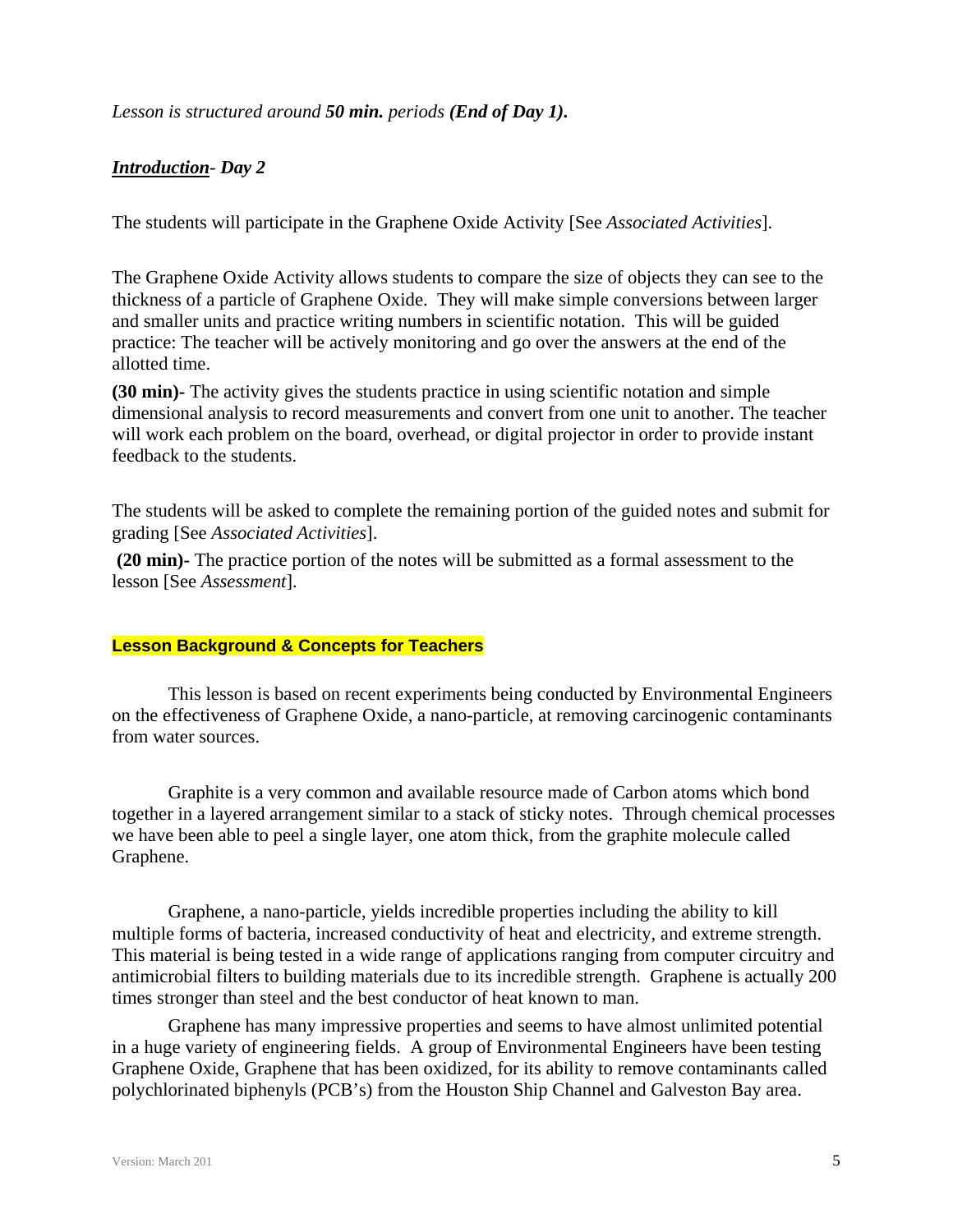Graphene is not naturally a very reactive material but when oxidized it becomes more stable and reactive with other molecules. Graphene oxide is also a nano-sized particle which gives it an extremely high surface area so when it is dispersed in water the chances of the contaminant coming in contact and adsorbing to the Graphene Oxide particle is high. These properties make Graphene Oxide an excellent candidate for removing large amounts of PCB's from our water sources.

 The lesson is designed to inspire interest in engineering and nanotechnology by using relevant research with Graphene Oxide to introduce the topics of measurement, scientific notation, and unit conversion. Using the molecule Graphene Oxide and comparing it to the size of several known objects will help the students to visualize the size of a nano-particle as well as practice measurement techniques, scientific notation, and unit conversions.